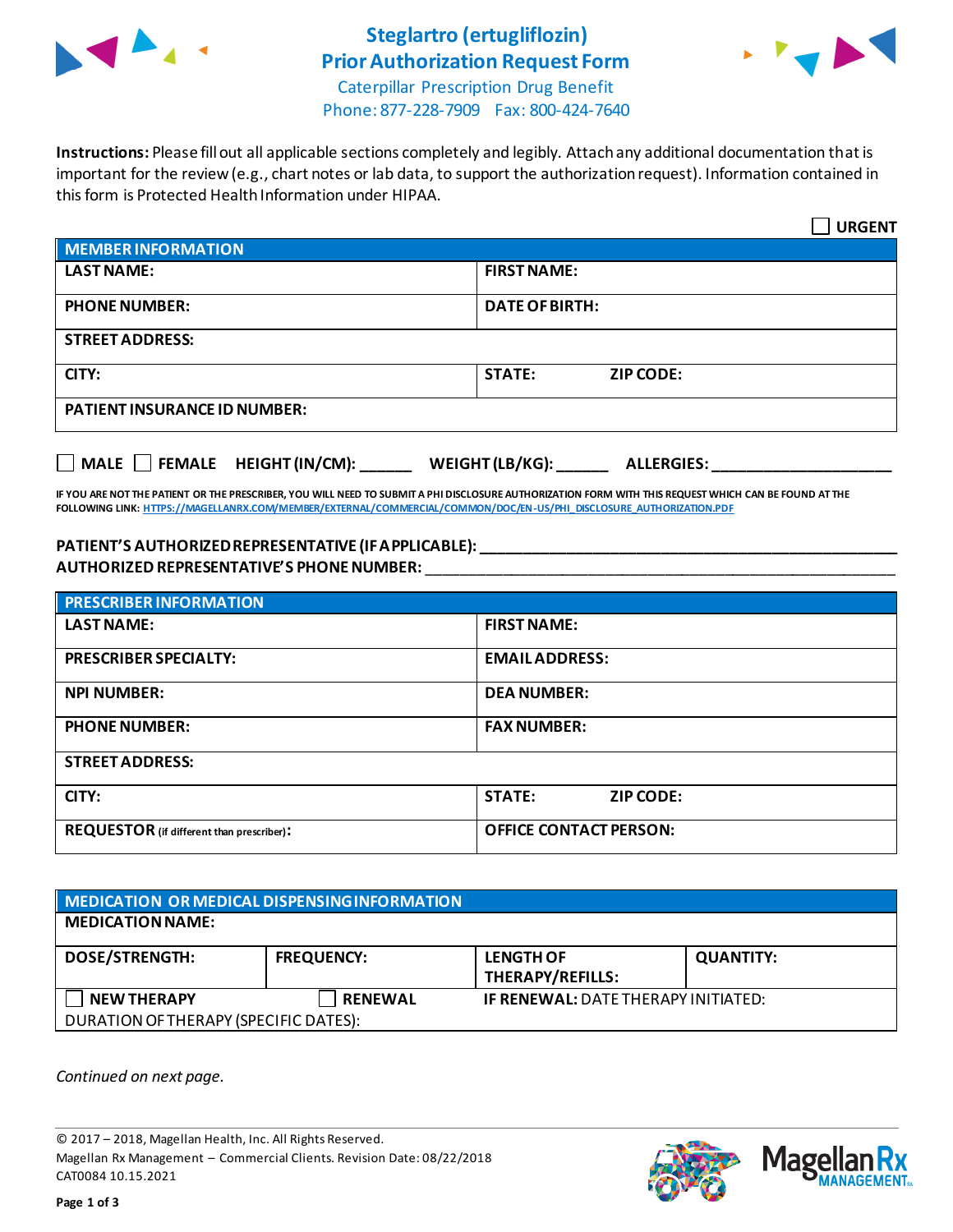

Phone: 877-228-7909 Fax: 800-424-7640



**MEMBER'S LAST NAME:** \_\_\_\_\_\_\_\_\_\_\_\_\_\_\_\_\_\_\_\_\_\_\_\_\_\_\_ **MEMBER'S FIRST NAME:** \_\_\_\_\_\_\_\_\_\_\_\_\_\_\_\_\_\_\_\_\_\_\_\_\_\_\_ 1. HAS THE PATIENT TRIED ANY OTHER MEDICATIONS FOR THIS CONDITION? **Notice**  $\frac{1}{2}$  YES (if yes, complete below) **MEDICATION/THERAPY** (SPECIFY DRUG NAME AND DOSAGE)**: DURATION OF THERAPY** (SPECIFY DATES)**: RESPONSE/REASON FOR FAILURE/ALLERGY: 2. LIST DIAGNOSES: ICD-10:** □ Type II diabetes □ Other Diagnosis ICD-10 Code(s): **3. REQUIRED CLINICAL INFORMATION:** PLEASE PROVIDE ALL RELEVANT CLINICAL INFORMATION TO SUPPORT A PRIOR AUTHORIZATION. **Is the patient's estimated glomerular filtration rate (GFR) below 45 mL/min/1.73 m2?\*□ Yes □ No \*Please provide documentation. Is the patient on dialysis? □ Yes □ No Was the patient's hemoglobin A1C (HbA1c) 7.0% or greater prior to therapy (HbA1c must be taken within the past 6 months if the patient has not been on this treatment previously)?\*□ Yes □ No \*Please provide documentation Has the patient tried and failed metformin PLUS at least ONE of the following: A sulfony lurea (e.g., glimepiride, glyburide or glipizide), and/or a meglitinide (nateglinide, repaglinide) or nsulin?\* □ Yes □ No \*Please provide documentation. Is the patient currently taking at least one of the following anti-hyperglycemic agents, such as metformin, nateglinide, repaglinide, insulin, glimepiride, glyburide, or glipizide?\* □ Yes □ No \*Please provide documentation. Are there any other comments, diagnoses, symptoms, medications tried or failed, and/or any other information the physician feels is important to this review? Please note:** Not all drugs/diagnosis are covered on all plans. This request may be denied unless all required information is received. **ATTESTATION:** I attest the information provided is true and accurate to the best of my knowledge. I understand that the Health Plan, insurer, Medical Group or its designees may perform a routine audit and request the medical information necessary to verify the accuracy of the information reported on this form. **Prescriber Signature or Electronic I.D. Verification: \_\_\_\_\_\_\_\_\_\_\_\_\_\_\_\_\_\_\_\_\_\_\_\_\_\_\_\_\_\_\_\_ Date: \_\_\_\_\_\_\_\_\_\_\_\_\_\_\_\_**

© 2017 – 2018, Magellan Health, Inc. All Rights Reserved. Magellan Rx Management – Commercial Clients. Revision Date: 08/22/2018 CAT0084 10.15.2021